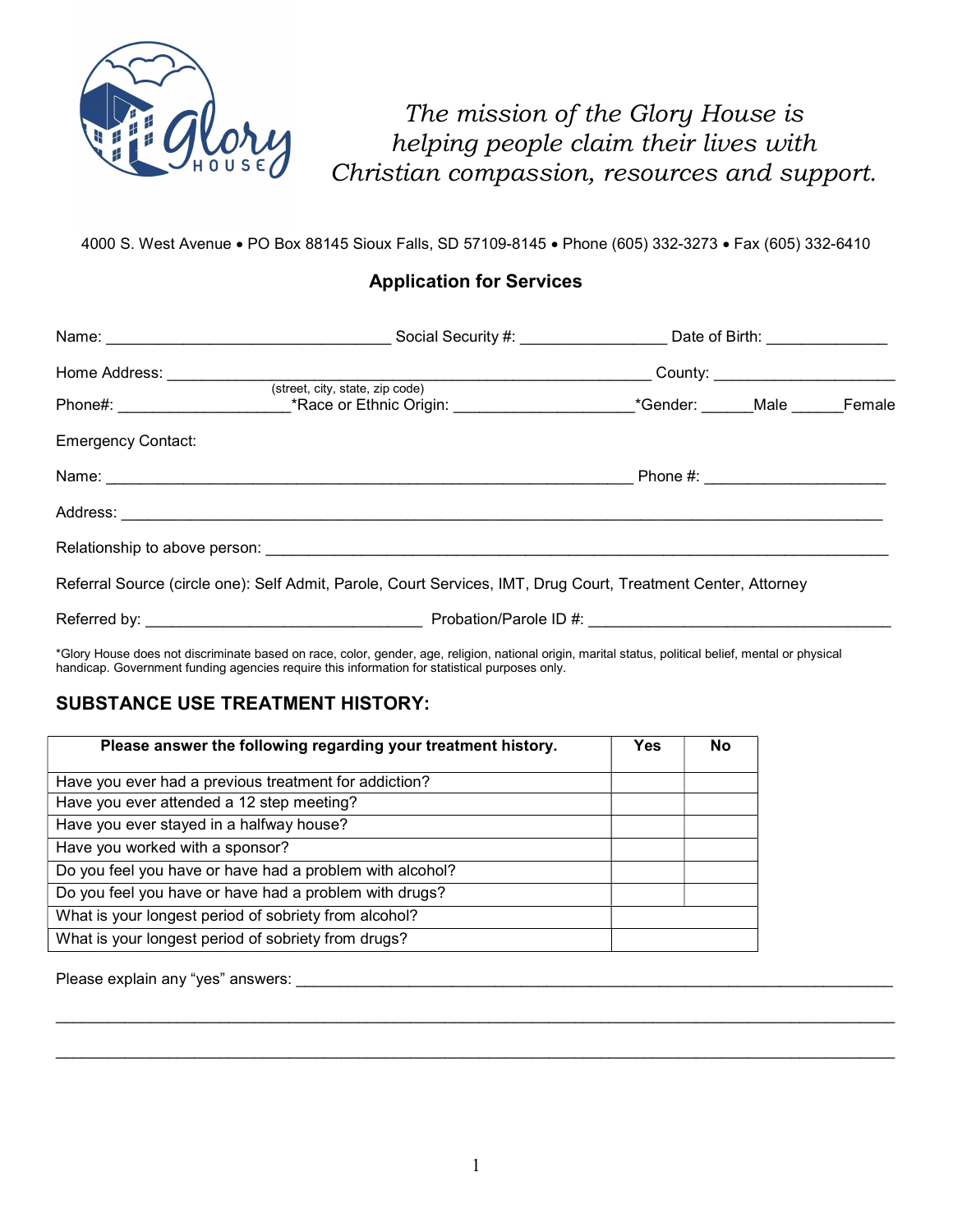## ALCOHOL:

| Age of first use | Date of last use | When using this substance what type, how much and how often did you use? |
|------------------|------------------|--------------------------------------------------------------------------|
| Method of use    |                  |                                                                          |
|                  |                  |                                                                          |

| Please answer the following regarding your alcohol use.                                             | Yes | No |
|-----------------------------------------------------------------------------------------------------|-----|----|
| Have you used more or for longer periods than intended?                                             |     |    |
| Have you tried to control your use or quit?                                                         |     |    |
| Have you spent the majority of your time using?                                                     |     |    |
| Have you experienced cravings?                                                                      |     |    |
| Has your use caused problems at work, school or home?                                               |     |    |
| Has your use caused problems in your relationships?                                                 |     |    |
| Have you given up activities you used to enjoy?                                                     |     |    |
| Has your use been dangerous to yourself or others? (driving under the influence, fights, self harm) |     |    |
| Have you experienced physical or mental health problems due to your use?                            |     |    |
| Have you had to use more of the substance to experience the same effects?                           |     |    |
| Have you experienced less of an effect with continued use of the same amount?                       |     |    |
| Have you experienced withdrawal symptoms? (anxiety, nausea, headaches, shaking, insomnia)           |     |    |
| Have you used any substance to avoid withdrawal symptoms?                                           |     |    |

# MARIJUANA/SYNTHETIC CANNABINOIDS (K2):

| Age of first use | Date of last use | When using this substance what type, how much and how often did you use? |
|------------------|------------------|--------------------------------------------------------------------------|
|                  |                  |                                                                          |
| Method of use    |                  |                                                                          |
|                  |                  |                                                                          |

| Please answer the following regarding your marijuana use.                        | Yes | No |
|----------------------------------------------------------------------------------|-----|----|
| Have you used more or for longer periods than intended?                          |     |    |
| Have you tried to control your use or quit?                                      |     |    |
| Have you spent the majority of your time using?                                  |     |    |
| Have you experienced cravings?                                                   |     |    |
| Has your used caused problems at work, school or home?                           |     |    |
| Has your use caused problems in your relationships?                              |     |    |
| Have you given up activities you used to enjoy?                                  |     |    |
| Has your use been dangerous to yourself or others?                               |     |    |
| Have you experienced physical or mental health problems due to your use?         |     |    |
| Have you had to use more of the substance to experience the same effects?        |     |    |
| Have you experienced less of an effect with continued use of the same amount?    |     |    |
| Have you experienced withdrawal symptoms? (irritability, restlessness, insomnia) |     |    |
| Have you used any substance to avoid withdrawal symptoms?                        |     |    |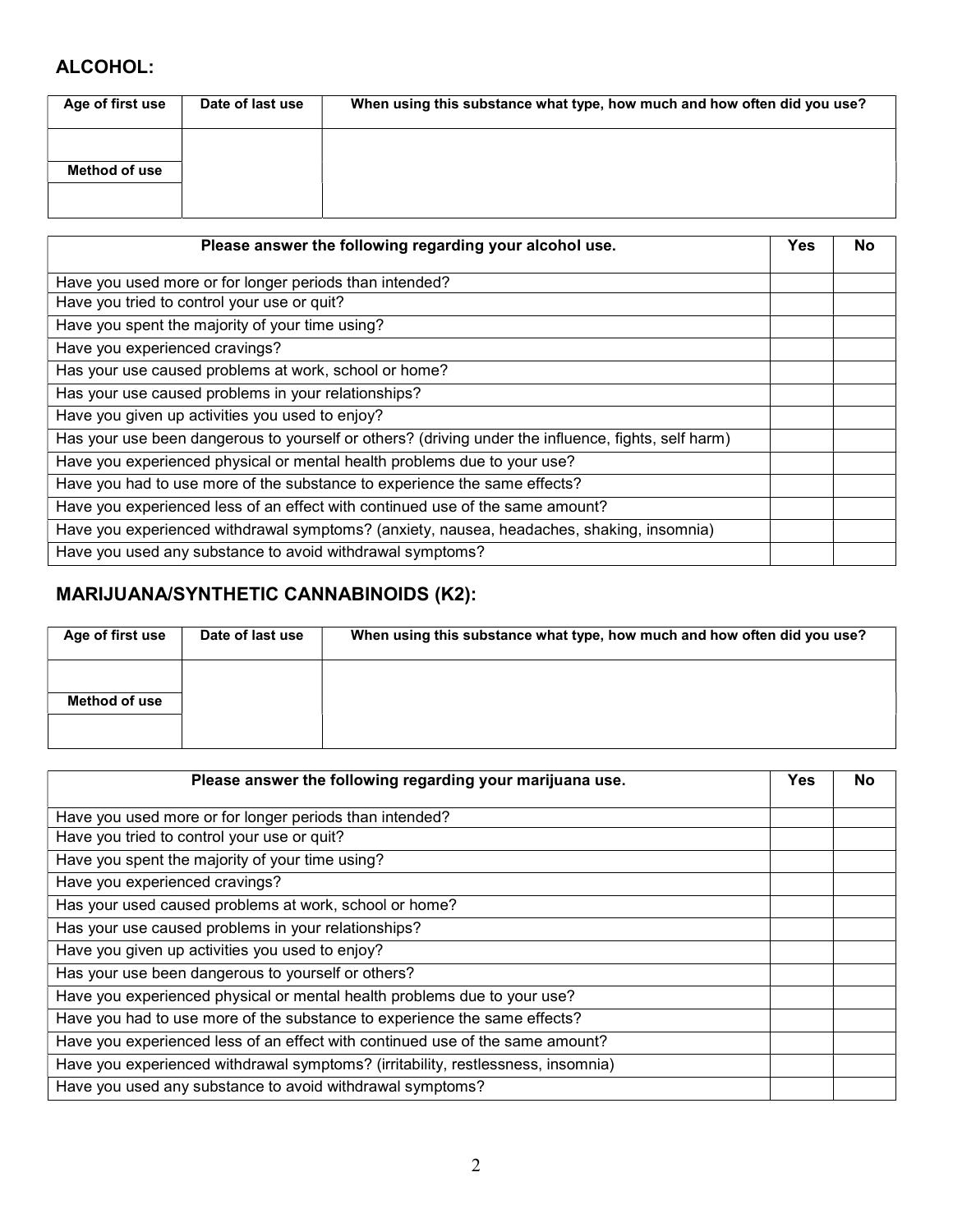## COCAINE:

| Age of first use | Date of last use | When using this substance what type, how much and how often did you use? |
|------------------|------------------|--------------------------------------------------------------------------|
| Method of use    |                  |                                                                          |

| Please answer the following regarding your cocaine use.                                      | Yes | No |
|----------------------------------------------------------------------------------------------|-----|----|
| Have you used more or for longer periods than intended?                                      |     |    |
| Have you tried to control your use or quit?                                                  |     |    |
| Have you spent the majority of your time using?                                              |     |    |
| Have you experienced cravings?                                                               |     |    |
| Has your used caused problems at work, school or home?                                       |     |    |
| Has your use caused problems in your relationships?                                          |     |    |
| Have you given up activities you used to enjoy?                                              |     |    |
| Has your use been dangerous to yourself or others?                                           |     |    |
| Have you experienced physical or mental health problems due to your use?                     |     |    |
| Have you had to use more of the substance to experience the same effects?                    |     |    |
| Have you experienced less of an effect with continued use of the same amount?                |     |    |
| Have you experienced withdrawal symptoms? (restlessness, slowed thinking, unpleasant dreams) |     |    |
| Have you used any substance to avoid withdrawal symptoms?                                    |     |    |

# HALLUCINOGENS (LSD, DMT, GHB, PCP, mushrooms, bath salts):

| Age of first use | Date of last use | When using this substance what type, how much and how often did you use? |
|------------------|------------------|--------------------------------------------------------------------------|
| Method of use    |                  |                                                                          |
|                  |                  |                                                                          |

| Please answer the following regarding your hallucinogen use.                  | Yes | No |
|-------------------------------------------------------------------------------|-----|----|
| Have you used more or for longer periods than intended?                       |     |    |
| Have you tried to control your use or quit?                                   |     |    |
| Have you spent the majority of your time using?                               |     |    |
| Have you experienced cravings?                                                |     |    |
| Has your used caused problems at work, school or home?                        |     |    |
| Has your use caused problems in your relationships?                           |     |    |
| Have you given up activities you used to enjoy?                               |     |    |
| Has your use been dangerous to yourself or others?                            |     |    |
| Have you experienced physical or mental health problems due to your use?      |     |    |
| Have you had to use more of the substance to experience the same effects?     |     |    |
| Have you experienced less of an effect with continued use of the same amount? |     |    |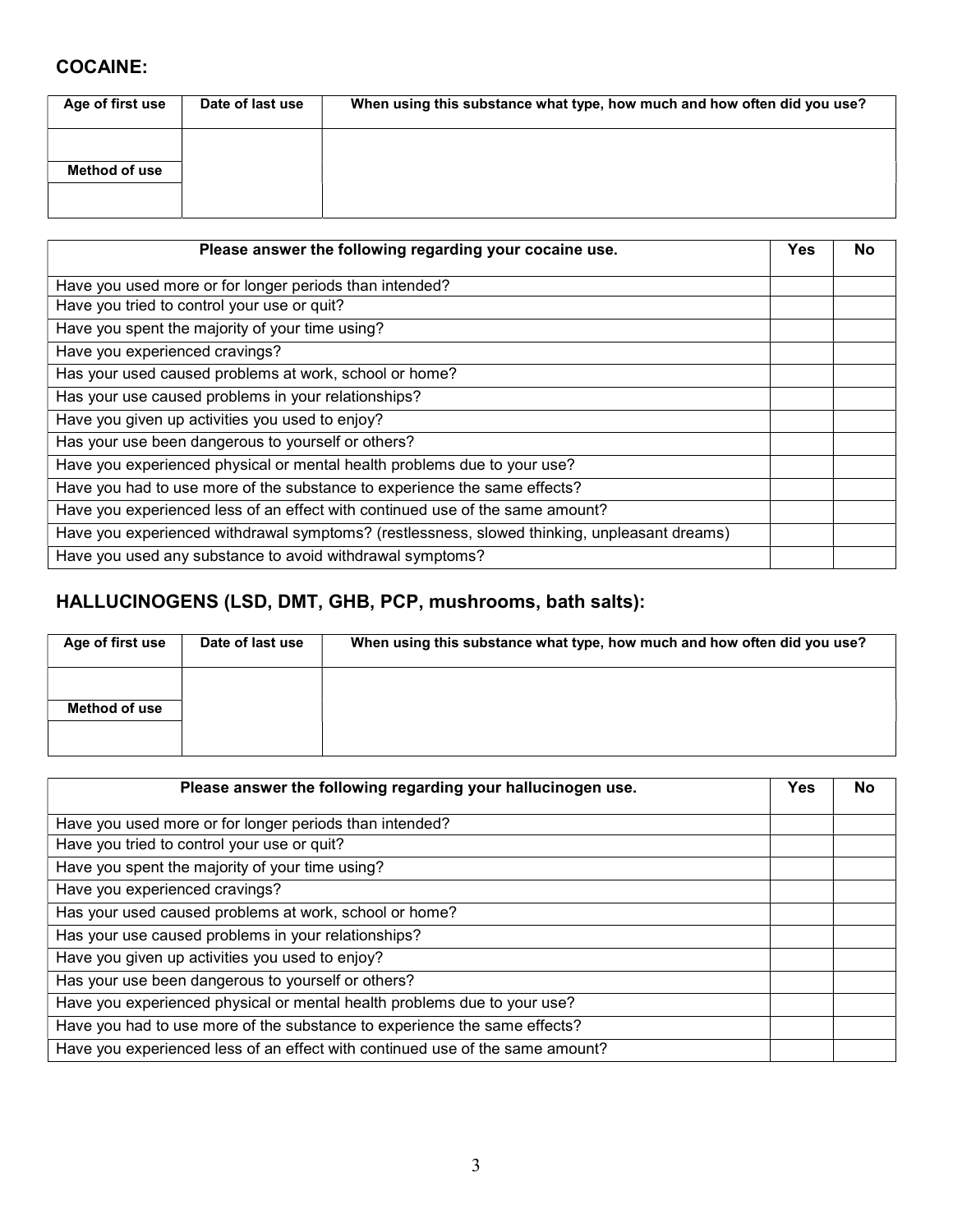# HEROIN/OPIATES (Morphine, Oxycodone, Hydrocodone, Fentanyl):

| Age of first use | Date of last use | When using this substance what type, how much and how often did you use? |
|------------------|------------------|--------------------------------------------------------------------------|
| Method of use    |                  |                                                                          |

| Please answer the following regarding your opiate use.                               | Yes | No. |
|--------------------------------------------------------------------------------------|-----|-----|
| Have you used more or for longer periods than intended?                              |     |     |
| Have you tried to control your use or quit?                                          |     |     |
| Have you spent the majority of your time using?                                      |     |     |
| Have you experienced cravings?                                                       |     |     |
| Has your used caused problems at work, school or home?                               |     |     |
| Has your use caused problems in your relationships?                                  |     |     |
| Have you given up activities you used to enjoy?                                      |     |     |
| Has your use been dangerous to yourself or others?                                   |     |     |
| Have you experienced physical or mental health problems due to your use?             |     |     |
| Have you had to use more of the substance to experience the same effects?            |     |     |
| Have you experienced less of an effect with continued use of the same amount?        |     |     |
| Have you experienced withdrawal symptoms? (muscle aches, nausea, sweating, diarrhea) |     |     |
| Have you used any substance to avoid withdrawal symptoms?                            |     |     |

# INHALANTS:

| Age of first use | Date of last use | When using this substance what type, how much and how often did you use? |
|------------------|------------------|--------------------------------------------------------------------------|
| Method of use    |                  |                                                                          |

| Please answer the following regarding your inhalant use.                      | Yes | No |
|-------------------------------------------------------------------------------|-----|----|
| Have you used more or for longer periods than intended?                       |     |    |
| Have you tried to control your use or quit?                                   |     |    |
| Have you spent the majority of your time using?                               |     |    |
| Have you experienced cravings?                                                |     |    |
| Has your used caused problems at work, school or home?                        |     |    |
| Has your use caused problems in your relationships?                           |     |    |
| Have you given up activities you used to enjoy?                               |     |    |
| Has your use been dangerous to yourself or others?                            |     |    |
| Have you experienced physical or mental health problems due to your use?      |     |    |
| Have you had to use more of the substance to experience the same effects?     |     |    |
| Have you experienced less of an effect with continued use of the same amount? |     |    |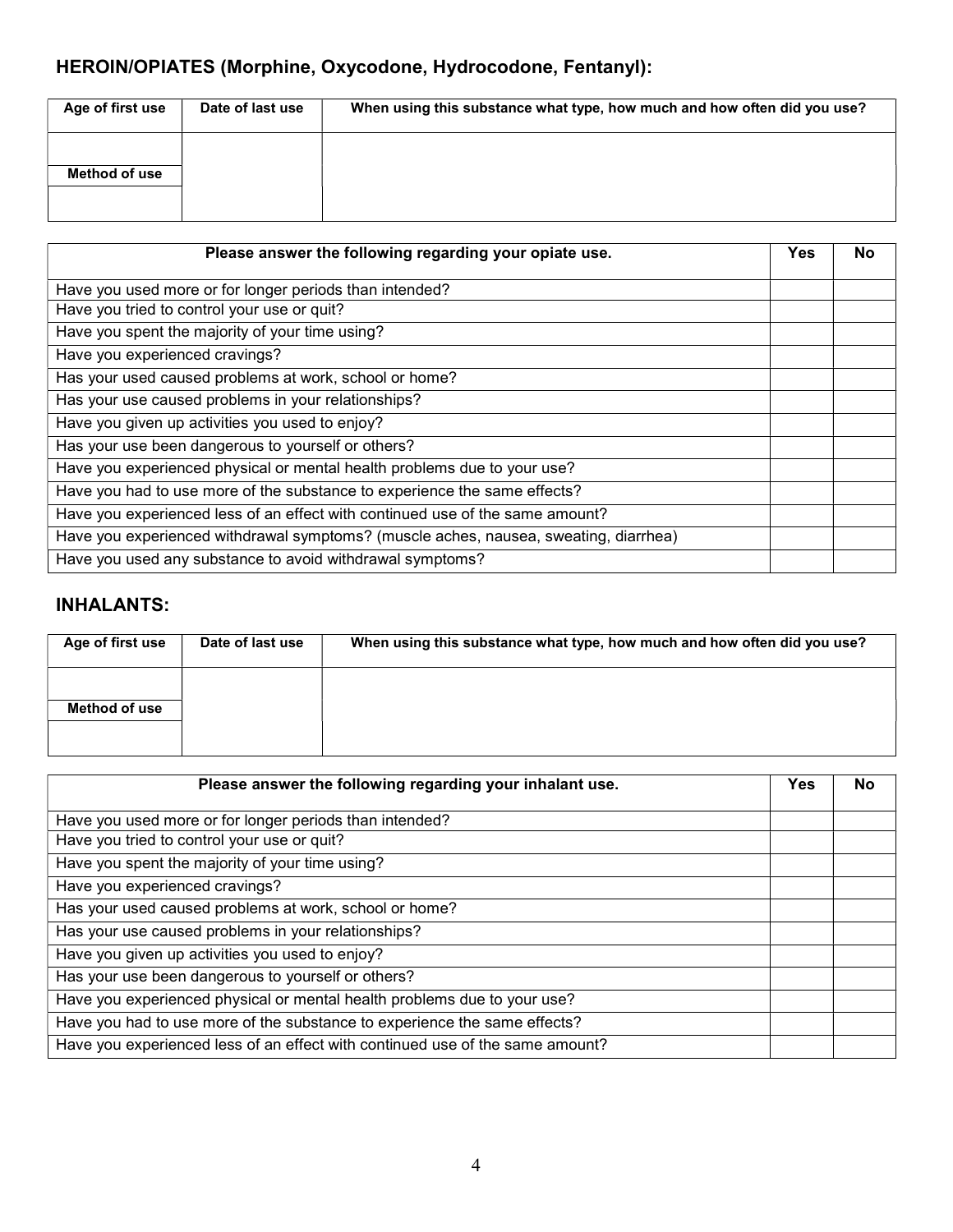### NICOTINE:

| Age of first use | Date of last use | When using this substance what type, how much and how often did you use? |
|------------------|------------------|--------------------------------------------------------------------------|
| Method of use    |                  |                                                                          |
|                  |                  |                                                                          |

| Please answer the following regarding your nicotine use.                                      | Yes | <b>No</b> |
|-----------------------------------------------------------------------------------------------|-----|-----------|
| Have you used more or for longer periods than intended?                                       |     |           |
| Have you tried to control your use or quit?                                                   |     |           |
| Have you spent the majority of your time using?                                               |     |           |
| Have you experienced cravings?                                                                |     |           |
| Has your used caused problems at work, school or home?                                        |     |           |
| Has your use caused problems in your relationships?                                           |     |           |
| Have you given up activities you used to enjoy?                                               |     |           |
| Has your use been dangerous to yourself or others?                                            |     |           |
| Have you experienced physical or mental health problems due to your use?                      |     |           |
| Have you had to use more of the substance to experience the same effects?                     |     |           |
| Have you experienced less of an effect with continued use of the same amount?                 |     |           |
| Have you experienced withdrawal symptoms? (headaches, difficulty concentrating, irritability) |     |           |
| Have you used any substance to avoid withdrawal symptoms?                                     |     |           |

# AMPHETAMINE/METH/OTHER STIMULANTS (Adderall, MDMA, Ritalin):

| Age of first use | Date of last use | When using this substance what type, how much and how often did you use? |
|------------------|------------------|--------------------------------------------------------------------------|
| Method of use    |                  |                                                                          |

| Please answer the following regarding your amphetamine use.                                   | Yes | No |
|-----------------------------------------------------------------------------------------------|-----|----|
| Have you used more or for longer periods than intended?                                       |     |    |
| Have you tried to control your use or quit?                                                   |     |    |
| Have you spent the majority of your time using?                                               |     |    |
| Have you experienced cravings?                                                                |     |    |
| Has your use caused problems at work, school or home?                                         |     |    |
| Has your use caused problems in your relationships?                                           |     |    |
| Have you given up activities you used to enjoy?                                               |     |    |
| Has your use been dangerous to yourself or others?                                            |     |    |
| Have you experienced physical or mental health problems due to your use?                      |     |    |
| Have you had to use more of the substance to experience the same effects?                     |     |    |
| Have you experienced less of an effect with continued use of the same amount?                 |     |    |
| Have you experienced withdrawal symptoms? (decreased appetite, muscle pain, fatigue, anxiety) |     |    |
| Have you used any substance to avoid withdrawal symptoms?                                     |     |    |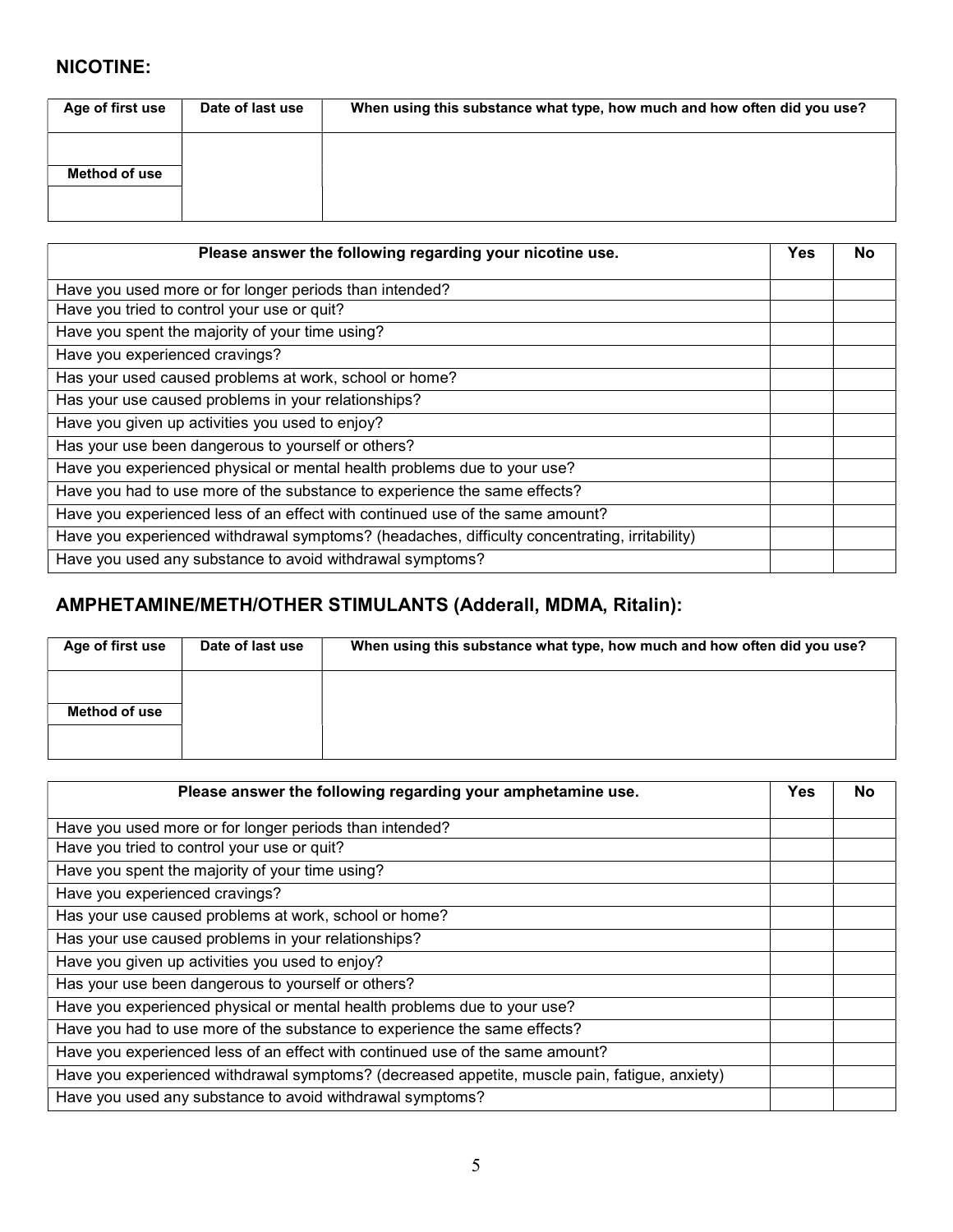# SEDATIVES (Clonazepam, Ambien, Ativan, Valium, Xanax, DXM):

| Age of first use | Date of last use | When using this substance what type, how much and how often did you use? |
|------------------|------------------|--------------------------------------------------------------------------|
| Method of use    |                  |                                                                          |
|                  |                  |                                                                          |

| Please answer the following regarding your sedative use.                            | Yes | No |
|-------------------------------------------------------------------------------------|-----|----|
| Have you used more or for longer periods than intended?                             |     |    |
| Have you tried to control your use or quit?                                         |     |    |
| Have you spent the majority of your time using?                                     |     |    |
| Have you experienced cravings?                                                      |     |    |
| Has your use caused problems at work, school or home?                               |     |    |
| Has your use caused problems in your relationships?                                 |     |    |
| Have you given up activities you used to enjoy?                                     |     |    |
| Has your use been dangerous to yourself or others?                                  |     |    |
| Have you experienced physical or mental health problems due to your use?            |     |    |
| Have you had to use more of the substance to experience the same effects?           |     |    |
| Have you experienced less of an effect with continued use of the same amount?       |     |    |
| Have you experienced withdrawal symptoms? (sweating, nausea, shaking, restlessness) |     |    |
| Have you used any substance to avoid withdrawal symptoms?                           |     |    |

### OTC MEDICATIONS:

| Age of first use | Date of last use | When using this substance what type, how much and how often did you use? |
|------------------|------------------|--------------------------------------------------------------------------|
| Method of use    |                  |                                                                          |
|                  |                  |                                                                          |

## GAMBLING HISTORY:

| Please answer the following regarding your gambling.                 | Yes | <b>No</b> |
|----------------------------------------------------------------------|-----|-----------|
| Have you gambled with increasing amounts of money?                   |     |           |
| Have you felt restless or irritable when trying to control gambling? |     |           |
| Have you tried to quit or control gambling?                          |     |           |
| Have you felt preoccupied with gambling?                             |     |           |
| Have you gambled to deal with strong emotions?                       |     |           |
| Have you gambled the next day to win back your losses?               |     |           |
| Have you lied about gambling?                                        |     |           |
| Have you had relationship, work or school problems?                  |     |           |
| Have you relied on others to help you financially due to gambling?   |     |           |
| Do you feel you have a problem with gambling?                        |     |           |
| What forms of gambling do you participate in?                        |     |           |
| How much do you spend on gambling per month?                         |     |           |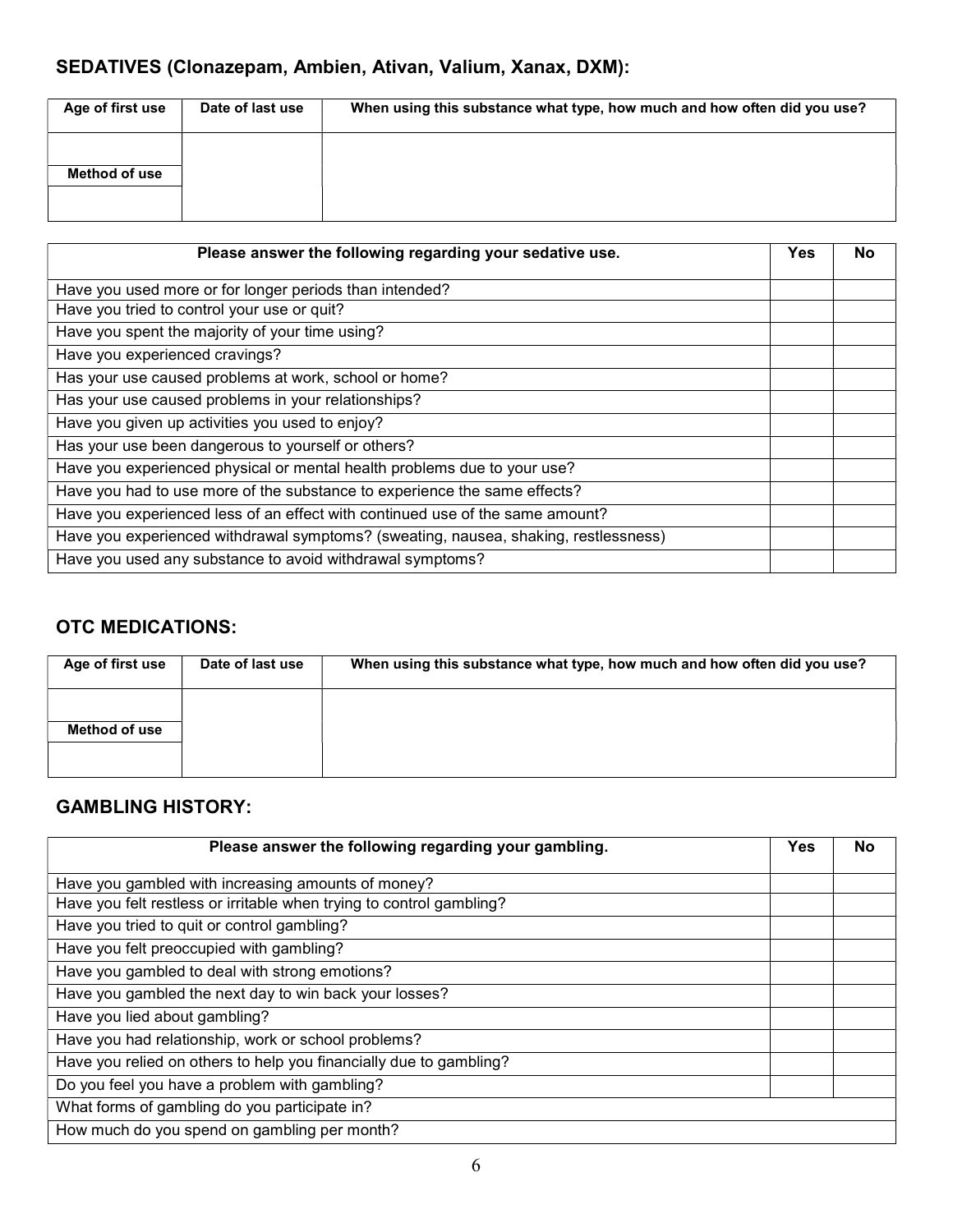How much gambling related debt do you have?

How often do you gamble?

What is the most you have won?

What is the most you have lost?

When was the last time you gambled?

Please explain any "yes" answers: \_\_\_\_\_\_\_\_\_\_\_\_\_\_\_\_\_\_\_\_\_\_\_\_\_\_\_\_\_\_\_\_\_\_\_\_\_\_\_\_\_\_\_\_\_\_\_\_\_\_\_\_\_\_\_\_\_\_\_\_\_\_\_\_\_\_\_\_\_

#### PHYSICAL AND MEDICAL:

| Please answer the following regarding your physical health.                  | Yes | No |
|------------------------------------------------------------------------------|-----|----|
| Do you have any present health problems?                                     |     |    |
| Do you have any allergies?                                                   |     |    |
| Do you have any disabilities?                                                |     |    |
| Have you had any serious health problems, injuries or illnesses in the past? |     |    |
| Do you have a family history of medical problems?                            |     |    |
| Do you have any communicable diseases?                                       |     |    |
| Do you take any medications for medical problems?                            |     |    |
| Do you have health insurance?                                                |     |    |
| Do you have any health problems due to substance use?                        |     |    |
| Do you have any eating problems or special diets?                            |     |    |
| Do you have problems sleeping?                                               |     |    |
| Do you do anything to stay healthy?                                          |     |    |
| My current health is (circle one):<br>Fair<br>Excellent<br>Poor<br>Good      |     |    |
|                                                                              |     |    |

 $\mathcal{L}_\mathcal{L} = \{ \mathcal{L}_\mathcal{L} = \{ \mathcal{L}_\mathcal{L} = \{ \mathcal{L}_\mathcal{L} = \{ \mathcal{L}_\mathcal{L} = \{ \mathcal{L}_\mathcal{L} = \{ \mathcal{L}_\mathcal{L} = \{ \mathcal{L}_\mathcal{L} = \{ \mathcal{L}_\mathcal{L} = \{ \mathcal{L}_\mathcal{L} = \{ \mathcal{L}_\mathcal{L} = \{ \mathcal{L}_\mathcal{L} = \{ \mathcal{L}_\mathcal{L} = \{ \mathcal{L}_\mathcal{L} = \{ \mathcal{L}_\mathcal{$ 

 $\mathcal{L}_\mathcal{L} = \mathcal{L}_\mathcal{L} = \mathcal{L}_\mathcal{L} = \mathcal{L}_\mathcal{L} = \mathcal{L}_\mathcal{L} = \mathcal{L}_\mathcal{L} = \mathcal{L}_\mathcal{L} = \mathcal{L}_\mathcal{L} = \mathcal{L}_\mathcal{L} = \mathcal{L}_\mathcal{L} = \mathcal{L}_\mathcal{L} = \mathcal{L}_\mathcal{L} = \mathcal{L}_\mathcal{L} = \mathcal{L}_\mathcal{L} = \mathcal{L}_\mathcal{L} = \mathcal{L}_\mathcal{L} = \mathcal{L}_\mathcal{L}$ 

 $\mathcal{L}_\mathcal{L} = \{ \mathcal{L}_\mathcal{L} = \{ \mathcal{L}_\mathcal{L} = \{ \mathcal{L}_\mathcal{L} = \{ \mathcal{L}_\mathcal{L} = \{ \mathcal{L}_\mathcal{L} = \{ \mathcal{L}_\mathcal{L} = \{ \mathcal{L}_\mathcal{L} = \{ \mathcal{L}_\mathcal{L} = \{ \mathcal{L}_\mathcal{L} = \{ \mathcal{L}_\mathcal{L} = \{ \mathcal{L}_\mathcal{L} = \{ \mathcal{L}_\mathcal{L} = \{ \mathcal{L}_\mathcal{L} = \{ \mathcal{L}_\mathcal{$ 

Please explain any "yes" answers: \_\_\_\_\_\_\_\_\_\_\_\_\_\_\_\_\_\_\_\_\_\_\_\_\_\_\_\_\_\_\_\_\_\_\_\_\_\_\_\_\_\_\_\_\_\_\_\_\_\_\_\_\_\_\_\_\_\_\_\_\_\_\_\_\_\_\_\_\_

### PSYCHOLOGICAL HISTORY:

| Please answer the following regarding your mental health.         | Yes | <b>No</b> |
|-------------------------------------------------------------------|-----|-----------|
| Have you been diagnosed with a mental health disorder?            |     |           |
| Have you had counseling for a mental health disorder?             |     |           |
| Have you been prescribed medication for a mental health disorder? |     |           |
| Have you ever had psychiatric hospitalizations?                   |     |           |
| Do you ever feel sad, down or depressed?                          |     |           |
| Do you ever feel fearful, anxious or nervous?                     |     |           |
| Do you have feelings of uncontrollable anger, rage or violence?   |     |           |
| Have you ever been physically, emotionally or sexually abused?    |     |           |
| Have you experienced any trauma?                                  |     |           |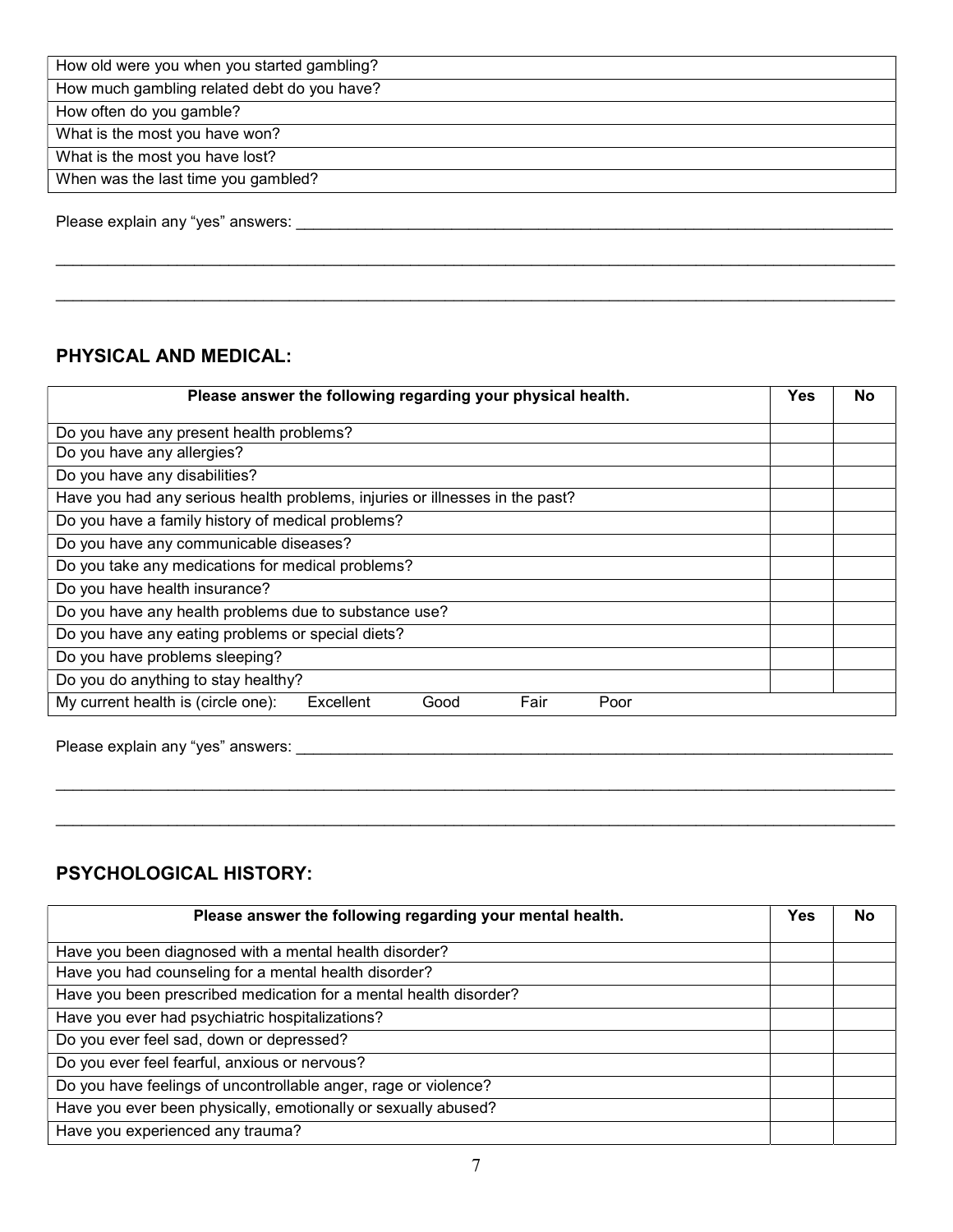$\mathcal{L}_\mathcal{L} = \mathcal{L}_\mathcal{L} = \mathcal{L}_\mathcal{L} = \mathcal{L}_\mathcal{L} = \mathcal{L}_\mathcal{L} = \mathcal{L}_\mathcal{L} = \mathcal{L}_\mathcal{L} = \mathcal{L}_\mathcal{L} = \mathcal{L}_\mathcal{L} = \mathcal{L}_\mathcal{L} = \mathcal{L}_\mathcal{L} = \mathcal{L}_\mathcal{L} = \mathcal{L}_\mathcal{L} = \mathcal{L}_\mathcal{L} = \mathcal{L}_\mathcal{L} = \mathcal{L}_\mathcal{L} = \mathcal{L}_\mathcal{L}$ 

Please explain any "yes" answers: \_\_\_\_\_\_\_\_\_\_\_\_\_\_\_\_\_\_\_\_\_\_\_\_\_\_\_\_\_\_\_\_\_\_\_\_\_\_\_\_\_\_\_\_\_\_\_\_\_\_\_\_\_\_\_\_\_\_\_\_\_\_\_\_\_\_\_\_\_

#### EDUCATION:

| Please answer the following regarding your education.                                                |  |  |  |  |
|------------------------------------------------------------------------------------------------------|--|--|--|--|
| Do you have a high school diploma or GED?                                                            |  |  |  |  |
| Were you ever suspended or expelled?                                                                 |  |  |  |  |
| Did you ever have problems with classmates or teachers?                                              |  |  |  |  |
| Did you experience any problems in school due to substance use?                                      |  |  |  |  |
| Do you have any learning problems?                                                                   |  |  |  |  |
| Did you participate in an alternative school?                                                        |  |  |  |  |
| Did you experience any problems in school?                                                           |  |  |  |  |
| Have you attended college?                                                                           |  |  |  |  |
| Do you have plans to further your education?                                                         |  |  |  |  |
| What was your favorite subject?                                                                      |  |  |  |  |
| What is your highest education level?                                                                |  |  |  |  |
| What type of grades did you receive? (circle one): Mostly A's<br>Mostly B's<br>Mostly C's<br>Failing |  |  |  |  |

 $\mathcal{L}_\mathcal{L} = \mathcal{L}_\mathcal{L} = \mathcal{L}_\mathcal{L} = \mathcal{L}_\mathcal{L} = \mathcal{L}_\mathcal{L} = \mathcal{L}_\mathcal{L} = \mathcal{L}_\mathcal{L} = \mathcal{L}_\mathcal{L} = \mathcal{L}_\mathcal{L} = \mathcal{L}_\mathcal{L} = \mathcal{L}_\mathcal{L} = \mathcal{L}_\mathcal{L} = \mathcal{L}_\mathcal{L} = \mathcal{L}_\mathcal{L} = \mathcal{L}_\mathcal{L} = \mathcal{L}_\mathcal{L} = \mathcal{L}_\mathcal{L}$ 

Please explain any "yes" answers: \_\_\_\_\_\_\_\_\_\_\_\_\_\_\_\_\_\_\_\_\_\_\_\_\_\_\_\_\_\_\_\_\_\_\_\_\_\_\_\_\_\_\_\_\_\_\_\_\_\_\_\_\_\_\_\_\_\_\_\_\_\_\_\_\_\_\_\_\_

#### VOCATIONAL:

| Please answer the following regarding your vocational history. | Yes | <b>No</b> |
|----------------------------------------------------------------|-----|-----------|
| Are you employed?                                              |     |           |
| Do you need assistance finding employment?                     |     |           |
| Have you experienced any problems in the workplace?            |     |           |
| Have you ever had problems with co-workers or supervisors?     |     |           |
| Have you ever been fired?                                      |     |           |
| Have you had problems at work due to substance use?            |     |           |
| Have you ever used before or during work?                      |     |           |
| Were you in the military?                                      |     |           |
| Are you a war veteran?                                         |     |           |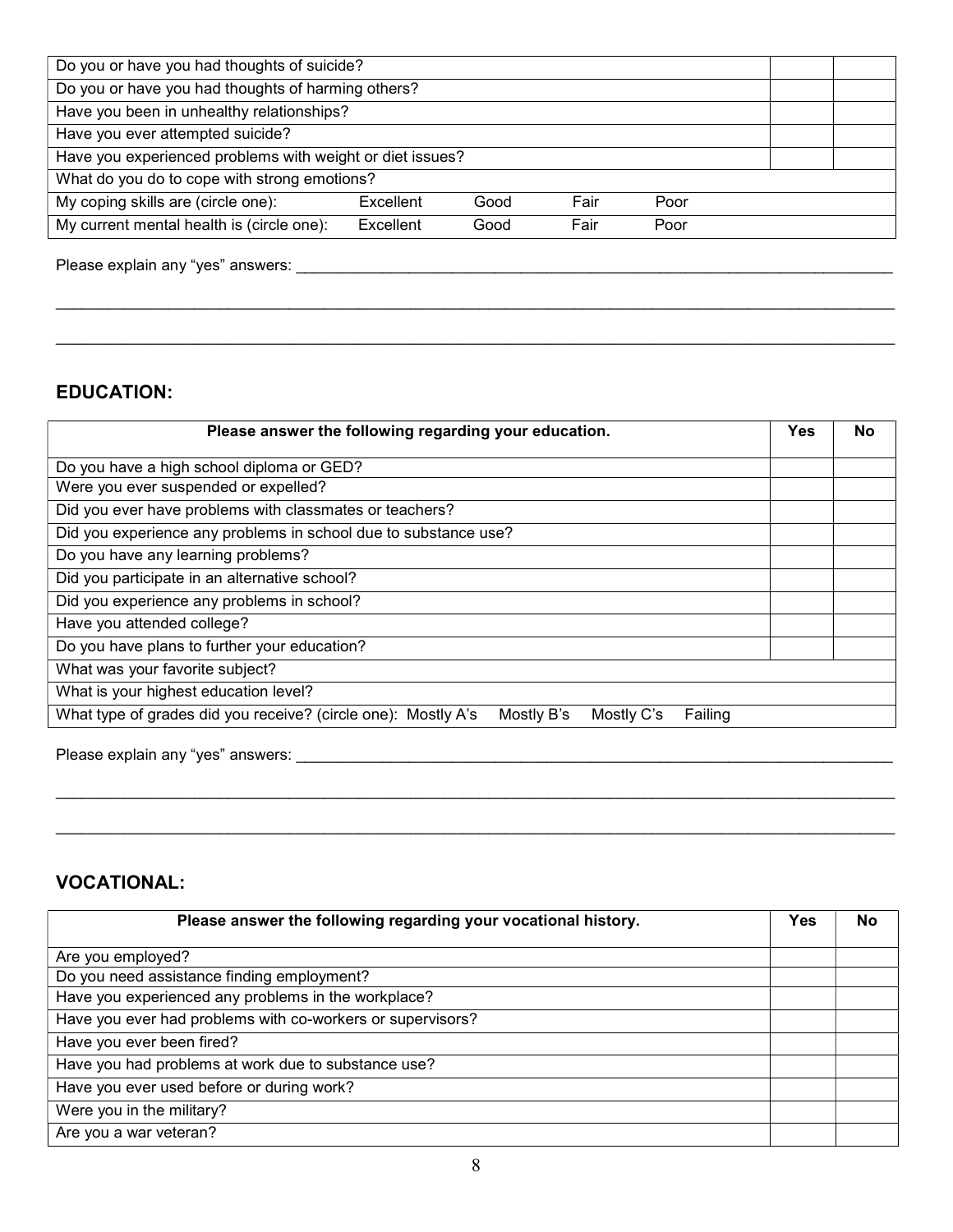Do you have any vocational training?

How many months have you worked in the last year?

What is your ideal employment?

List your job skills:

When have you felt successful in employment?

Please explain any "yes" answers: \_\_\_\_\_\_\_\_\_\_\_\_\_\_\_\_\_\_\_\_\_\_\_\_\_\_\_\_\_\_\_\_\_\_\_\_\_\_\_\_\_\_\_\_\_\_\_\_\_\_\_\_\_\_\_\_\_\_\_\_\_\_\_\_\_\_\_\_\_

List past three jobs, starting with most recent:

| <b>Employer</b> | <b>City and State</b> | <b>Dates Employed</b> | <b>Reason for Leaving</b> |
|-----------------|-----------------------|-----------------------|---------------------------|
|                 |                       |                       |                           |
|                 |                       |                       |                           |
|                 |                       |                       |                           |

 $\mathcal{L}_\mathcal{L} = \mathcal{L}_\mathcal{L} = \mathcal{L}_\mathcal{L} = \mathcal{L}_\mathcal{L} = \mathcal{L}_\mathcal{L} = \mathcal{L}_\mathcal{L} = \mathcal{L}_\mathcal{L} = \mathcal{L}_\mathcal{L} = \mathcal{L}_\mathcal{L} = \mathcal{L}_\mathcal{L} = \mathcal{L}_\mathcal{L} = \mathcal{L}_\mathcal{L} = \mathcal{L}_\mathcal{L} = \mathcal{L}_\mathcal{L} = \mathcal{L}_\mathcal{L} = \mathcal{L}_\mathcal{L} = \mathcal{L}_\mathcal{L}$ 

 $\mathcal{L}_\mathcal{L} = \{ \mathcal{L}_\mathcal{L} = \{ \mathcal{L}_\mathcal{L} = \{ \mathcal{L}_\mathcal{L} = \{ \mathcal{L}_\mathcal{L} = \{ \mathcal{L}_\mathcal{L} = \{ \mathcal{L}_\mathcal{L} = \{ \mathcal{L}_\mathcal{L} = \{ \mathcal{L}_\mathcal{L} = \{ \mathcal{L}_\mathcal{L} = \{ \mathcal{L}_\mathcal{L} = \{ \mathcal{L}_\mathcal{L} = \{ \mathcal{L}_\mathcal{L} = \{ \mathcal{L}_\mathcal{L} = \{ \mathcal{L}_\mathcal{$ 

#### FINANCIAL:

| Please answer the following regarding your financial history.                  | <b>Yes</b> | No |
|--------------------------------------------------------------------------------|------------|----|
| Do you have any income?                                                        |            |    |
| Do you have difficulty managing your money?                                    |            |    |
| Do you owe child support?                                                      |            |    |
| Do you owe fines, court costs or restitution?                                  |            |    |
| Do you have any other debt?                                                    |            |    |
| Do you have any financial concerns?                                            |            |    |
| Have you ever filed bankruptcy?                                                |            |    |
| Do you or anyone in your home receive government assistance?                   |            |    |
| Has there been a time when you felt financially secure?                        |            |    |
| How much did you spend on substance use per week?                              |            |    |
| How did you fund your use? (selling drugs, stealing, borrowing, going without) |            |    |
| What was your gross income in the past 12 months?                              |            |    |
| How will you pay for services?                                                 |            |    |

Please explain any "yes" answers: **We are all the explanation of the explanation** of the explanation of the explanation of the explanation of the explanation of the explanation of the explanation of the explanation of the

#### LEGAL HISTORY:

| Please answer the following regarding your legal history.          | Yes | No |
|--------------------------------------------------------------------|-----|----|
| Were you ever arrested as a juvenile?                              |     |    |
| Have you committed crimes under the influence of drugs or alcohol? |     |    |
| Have you previously been on parole/probation?                      |     |    |
| Have you successfully completed parole/probation?                  |     |    |
| Did you receive any disciplinary actions while incarcerated?       |     |    |

 $\mathcal{L}_\mathcal{L} = \mathcal{L}_\mathcal{L} = \mathcal{L}_\mathcal{L} = \mathcal{L}_\mathcal{L} = \mathcal{L}_\mathcal{L} = \mathcal{L}_\mathcal{L} = \mathcal{L}_\mathcal{L} = \mathcal{L}_\mathcal{L} = \mathcal{L}_\mathcal{L} = \mathcal{L}_\mathcal{L} = \mathcal{L}_\mathcal{L} = \mathcal{L}_\mathcal{L} = \mathcal{L}_\mathcal{L} = \mathcal{L}_\mathcal{L} = \mathcal{L}_\mathcal{L} = \mathcal{L}_\mathcal{L} = \mathcal{L}_\mathcal{L}$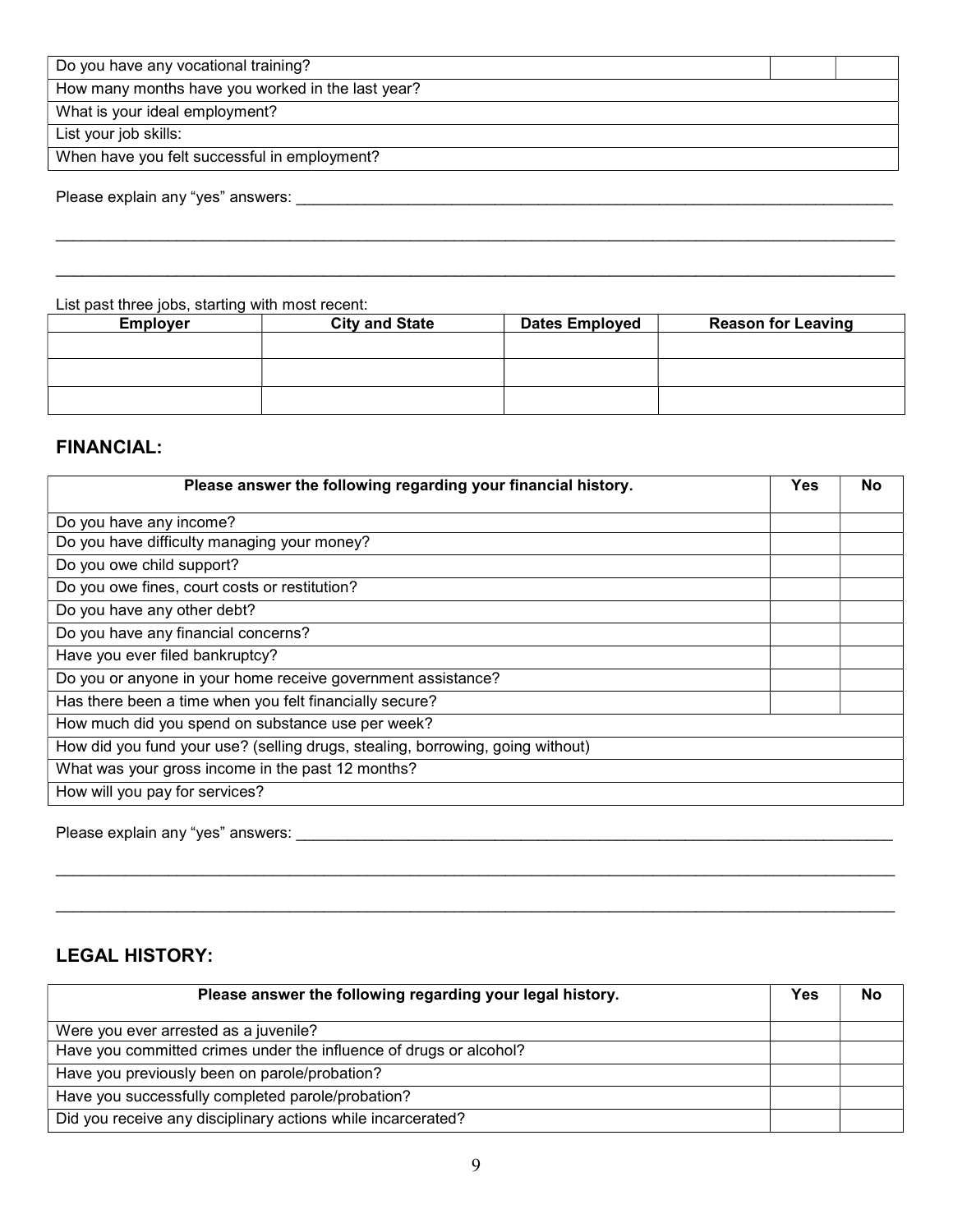| Do you have any pending charges?            |  |  |
|---------------------------------------------|--|--|
| Age of first arrest?                        |  |  |
| How many times have you been to prison?     |  |  |
| How long were you incarcerated for?         |  |  |
| What is your current charge or conviction?  |  |  |
| What are your previous convictions?         |  |  |
| How long are you on probation/parole for?   |  |  |
| How do you feel about your legal situation? |  |  |
|                                             |  |  |

Please explain any "yes" answers: \_\_\_\_\_\_\_\_\_\_\_\_\_\_\_\_\_\_\_\_\_\_\_\_\_\_\_\_\_\_\_\_\_\_\_\_\_\_\_\_\_\_\_\_\_\_\_\_\_\_\_\_\_\_\_\_\_\_\_\_\_\_\_\_\_\_\_\_\_

## SOCIAL:

| Please answer the following regarding your legal history.                         | Yes | No |
|-----------------------------------------------------------------------------------|-----|----|
| Do you have friends that use alcohol/drugs?                                       |     |    |
| Do you have friends that encourage substance use?                                 |     |    |
| Do you have friends that discourage substance use?                                |     |    |
| Do you have friends that you trust?                                               |     |    |
| Do you have difficulty trusting others?                                           |     |    |
| Have you lost friends due to substance use?                                       |     |    |
| Have you been involved in a gang?                                                 |     |    |
| Do you participate in any organized activities?                                   |     |    |
| How many friends do you have that do not have a criminal record?                  |     |    |
| What are your talents?                                                            |     |    |
| What do you do for fun?                                                           |     |    |
| What percentage of your time was centered on drug and alcohol related activities? |     |    |

\_\_\_\_\_\_\_\_\_\_\_\_\_\_\_\_\_\_\_\_\_\_\_\_\_\_\_\_\_\_\_\_\_\_\_\_\_\_\_\_\_\_\_\_\_\_\_\_\_\_\_\_\_\_\_\_\_\_\_\_\_\_\_\_\_\_\_\_\_\_\_\_\_\_\_\_\_\_\_\_\_\_\_\_\_\_\_\_\_\_\_\_\_\_\_\_\_

Please explain any "yes" answers: \_\_\_\_\_\_\_\_\_\_\_\_\_\_\_\_\_\_\_\_\_\_\_\_\_\_\_\_\_\_\_\_\_\_\_\_\_\_\_\_\_\_\_\_\_\_\_\_\_\_\_\_\_\_\_\_\_\_\_\_\_\_\_\_\_\_\_\_\_

## FAMILY:

| Please answer the following regarding your family history. | Yes | No |
|------------------------------------------------------------|-----|----|
| Were your parents regularly employed?                      |     |    |
| Do your family members support you?                        |     |    |
| Are you close with your family members?                    |     |    |
| Do you have family members with a criminal record?         |     |    |
| Do you have family members with substance abuse problems?  |     |    |
| Did you experience unhappiness as a child?                 |     |    |
| Did you have any significant problems as a child?          |     |    |
| Did you ever run away from home?                           |     |    |
| Do you have any concerns about your family relationships?  |     |    |
| Father's Name and Occupation                               |     |    |